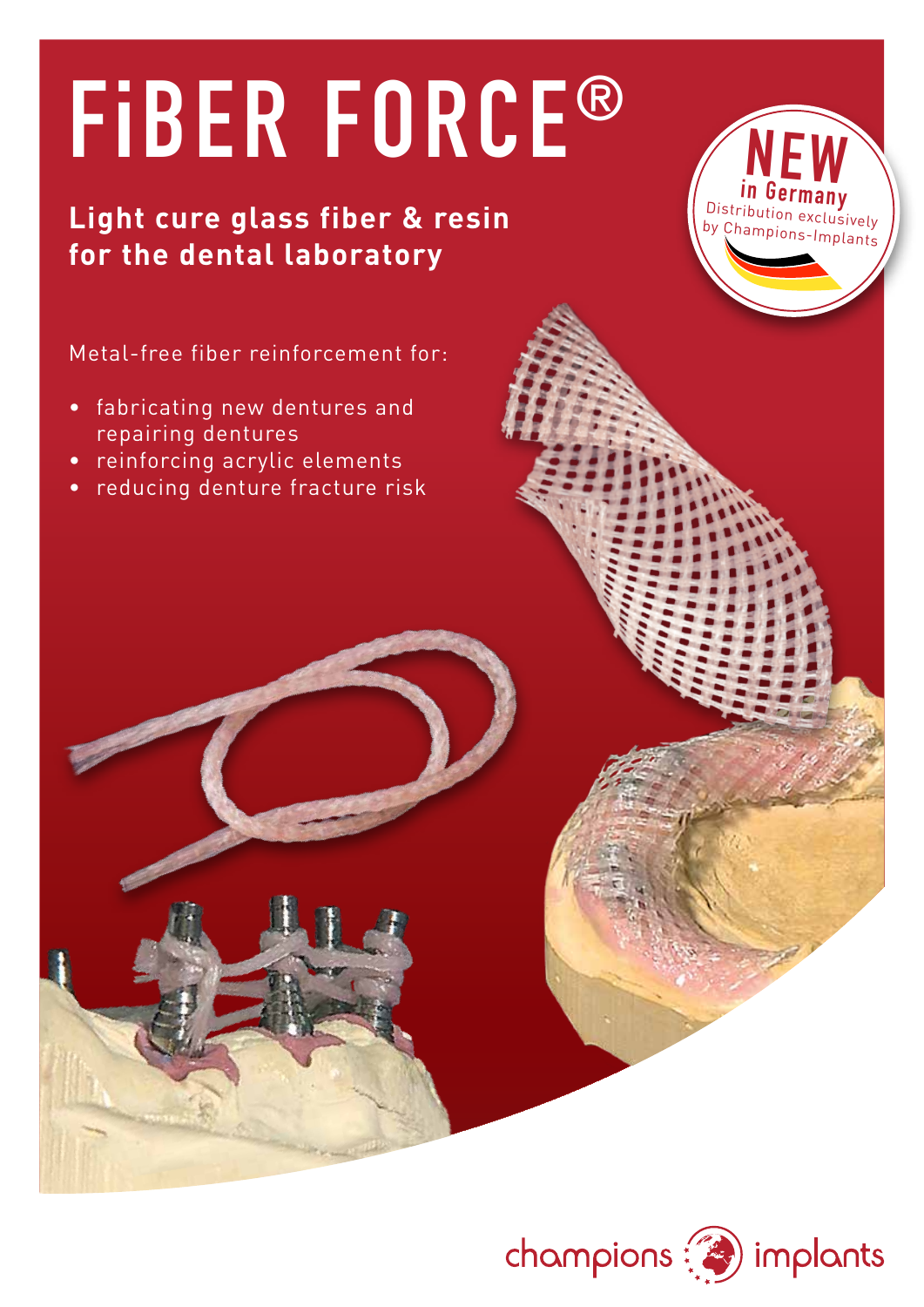# **FiBER FORCE®**

**Fabricate stable, metal-free frameworks for screw-retained implant-supported dentures**



#### **Pink, metal-free Light Cure Braids (2 pc.) Ø 2.2 mm x 150 mm**

REF CI08002

- For denture repairs
- Supports implant-supported
- dentures
- Reinforces acrylic dentures



### **Reinforce removable dentures**



#### **Pink, metal-free Light Cure Mesh (2 pc.) 80 mm x 53 mm**

REF CI08004

- For new full dentures
- For implant-supported
- dentures For denture repairs

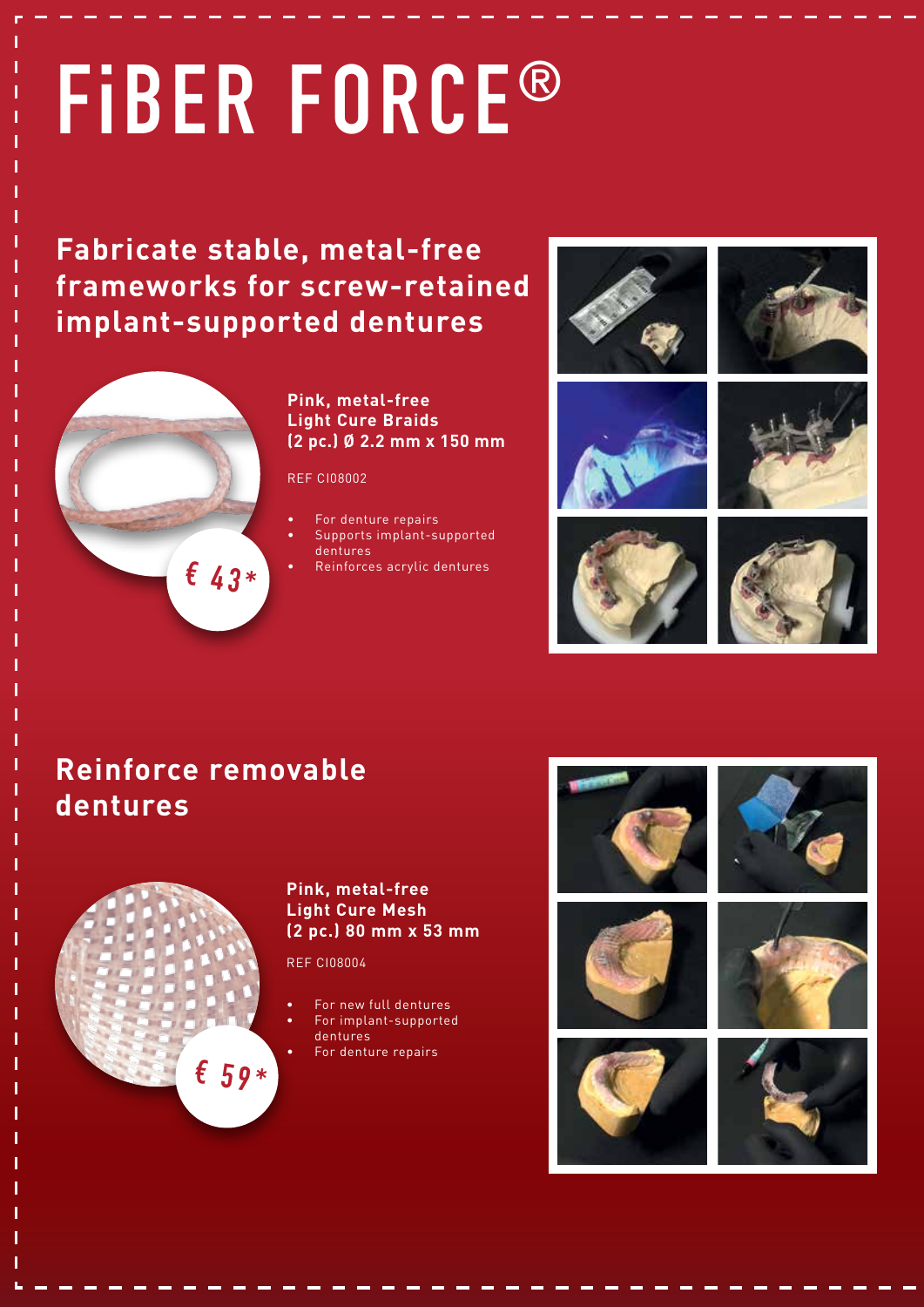

#### **EZ VAC Vacuum Unit**

REF CI13002

The EZ VAC is an easy-to-use vacuum forming device specifically designed for FiBER FORCE® mesh. EZ VAC allows you to fabricate perfectly fitted, thin FiBER FORCE® reinforcements anytime. A silicone membrane pulls down the uncured mesh, which can then be finely adjusted to the model. Then, the EZ VAC is inserted into a light-curing unit, and the mesh is cured into its final shape.







#### **Kit Overdenture/Partial Denture**

REF CI17001

1 x EZ VAC Vacuum Unit

2 x Pink Light Cure Braid

2 x Pink Light Cure Mesh

1 x Pink Light Cure Resin

# The Change of Street or The Monte Resident

#### **Light Cure Resin 3 ml-syringe**

- For fabricating mesh
- For tacking the framework to the model
- For repairing as a replacement for acrylic

**pink**

REF CI08027

**€ 28\* each**



REF CI08028 **tooth-colored**

\* Prices + VAT + shipping

**CST Starter Kit**

**PROTOCOLE** 

REF CI08111

Self-supporting threedimensional fiber structure for implant-supported bridge

**€ 221\***

ī

- 1 x Pink Hybrid Fiber 1:6
- (Ø 1.3 mm x 450 mm)
- 1 x Pink Hybrid Fiber 1:4 (Ø 1.2 mm x 300 mm)
- 3 x Support Pillars
- 1 x Bond "James-2"
- 1 x Pink Light Cure Resin (syringe)



**You can find new products here:**  (scan QR-Code)



Order online in the Champions-Implants-Shop or per Fax!

 $champions \n\mathbb{C}$  implants